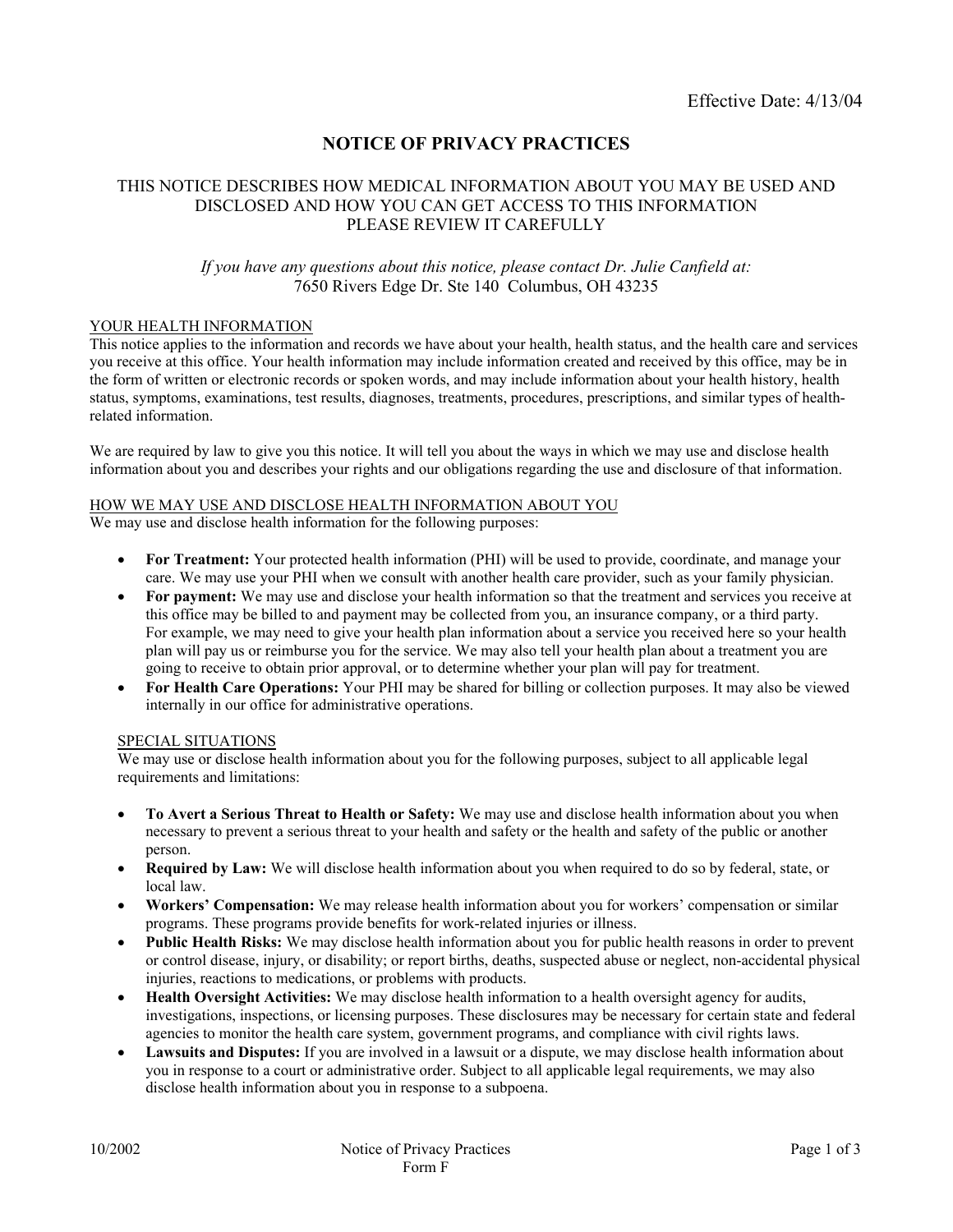- **Law Enforcement:** We may release health information if asked to do so by a law enforcement official in response to a court order, subpoena, warrant, summons or similar process, subject to all applicable legal requirements.
- **Information not Personally Identifiable:** We may use or disclose health information about you in a way that does not personally identify you or reveal who you are.
- **Family and Friends:** We may disclose health information about you to your family members or friends if we obtain your verbal agreement to do so or if we give you an opportunity to object to such a disclosure and you do not raise an objection. We may also disclose health information to your family or friends if we can infer from the circumstances, based on our professional judgment that you would not object. For example, we may assume you agree to our disclosure of your personal health information to your spouse when you bring your spouse with you into the exam room during treatment or while treatment is discussed.

In situations where you are not capable of giving consent (because you are not present or due to your incapacity or medical emergency), we may, using our professional judgment, determine that a disclosure to your family member or friend is in your best interest. In that situation ,we will disclose only health information relevant to the person's involvement in your care. For example, we may inform the person who accompanied you to the emergency room that you suffered a heart attack and provide updates on your progress and prognosis. We may also use our professional judgment and experience to make reasonable inferences that it is in your best interest to allow another person to act on your behalf to pick up, for example, filled prescriptions, medical supplies, or x-rays.

### OTHER USES AND DISCLOSURES OF HEALTH INFORMATION

We will not use or disclose your health information for any purpose other than those identified in the previous sections without your specific, written *Authorization*. If you give us *Authorization* to use or disclose health information about you, you may revoke that *Authorization*, **in writing**, at any time. If you revoke your *Authorization*, we will no longer use or disclose information about you for the reasons covered by your written *Authorization*, but we cannot take back any uses or disclosures already made with your permission.

In some instances, we may need specific, written authorization from you in order to disclose certain types of speciallyprotected information such as HIV, substance abuse, mental health, and genetic testing information.

## YOUR RIGHTS REGARDING HEALTH INFORMATION ABOUT YOU

You have the following rights regarding health information we maintain about you:

 **Right to Inspect and Copy:** You have the right to inspect and copy your health information, such as clinical and billing records, that we keep and use to make decisions about your care. You must submit a written request to your therapist at the office listed on page 1 in order to inspect and/or copy records of your health information. If you request a copy of the information, we may charge a fee for the costs of copying, mailing, or other associated supplies.

We may deny your request to inspect and/or copy in certain limited circumstances. If you are denied copies of or access to health information that we keep about you, you may ask that our denial be reviewed. If the law gives you a right to have our denial reviewed we will select a licensed health care professional to review your request and our denial. The person conducting the review will not be the person who denied your request, and we will comply with the outcome of the review.

 **Right to Amend:** If you believe health information we have about you is incorrect or incomplete, you may ask us to amend the information. You have the right to request an amendment as long as the information is kept by this office.

To request an amendment, complete and submit a CLINICAL RECORD AMENDMENT/CORRECTION FORM to your therapist. We may deny your request for an amendment if your request is not **in writing** or does not include a reason to support the request. In addition, we may deny your request if you ask us to amend information that:

- We did not create, unless the person or entity that created the information is no longer available to make the amendment
- Is not part of the health information that we keep
- You would not be permitted to inspect and copy
- Is accurate and complete